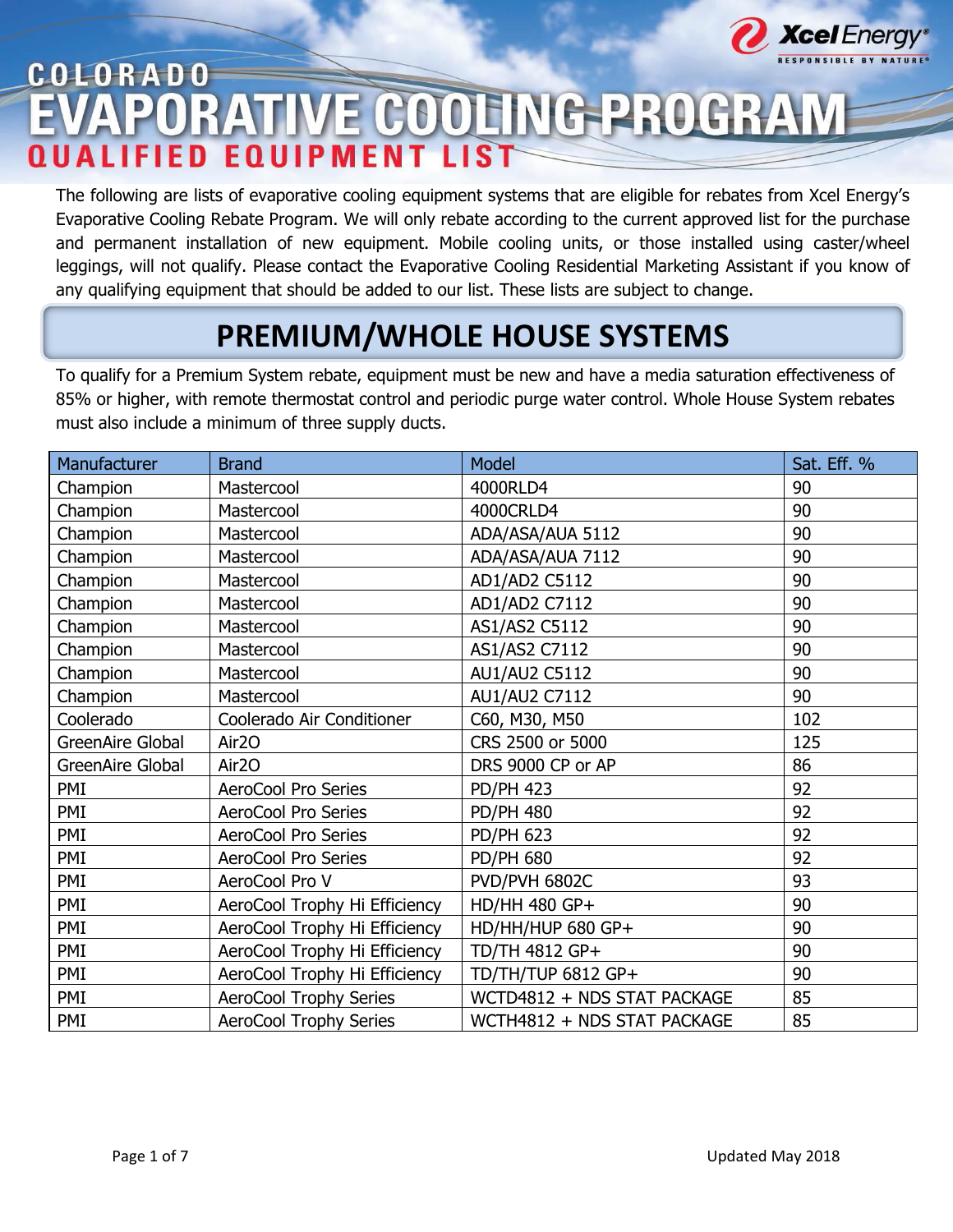### **PREMIUM/WHOLE HOUSE SYSTEMS (CONTINUED)**

| Manufacturer            | <b>Brand</b>                   | Model                    | Sat. Eff. % |
|-------------------------|--------------------------------|--------------------------|-------------|
| Seeley International    | Climate Wizard                 | $CWH-15$                 | 110         |
| Seeley International    | Climate Wizard                 | $CWH-10$                 | 110         |
| Seeley International    | <b>Breezair</b>                | <b>EXV 275</b>           | 87          |
| Seeley International    | <b>Breezair</b>                | <b>TBS 500</b>           | 89          |
| Seeley International    | <b>Breezair</b>                | <b>TBA 450</b>           | 88          |
| Seeley International    | <b>Breezair</b>                | <b>EXH 170</b>           | 87          |
| Seeley International    | <b>Breezair</b>                | <b>EXH 210</b>           | 86          |
| Seeley International    | <b>Breezair</b>                | <b>EXV 155</b>           | 86          |
| Seeley International    | <b>Breezair</b>                | <b>EXT 265</b>           | 85          |
| Speakman CRS            | <b>OASys</b>                   | <b>CRS 1000</b>          | 102         |
| Speakman CRS            | <b>OASys</b>                   | <b>CRS 2500</b>          | 125         |
| <b>Symphony Coolers</b> | Symphony Ducted Premium        | HD/HS 480UEA             | 90          |
| <b>Symphony Coolers</b> | <b>Symphony Ducted Premium</b> | HD/HS 680UEA             | 90          |
| <b>Symphony Coolers</b> | <b>Symphony Ducted Premium</b> | <b>HD/HS 481/482 UEA</b> | 90          |
| <b>Symphony Coolers</b> | Symphony Ducted Premium        | <b>HD/HS 681/682 UEA</b> | 90          |

\*Indicates character(s) within the model number that reflect minor model changes that do not affect the basic design/performance criteria. The character(s) represent a range of model numbers.

GP+ indicates that system includes the required Green Pak bundle thermostat and periodic water purge controls.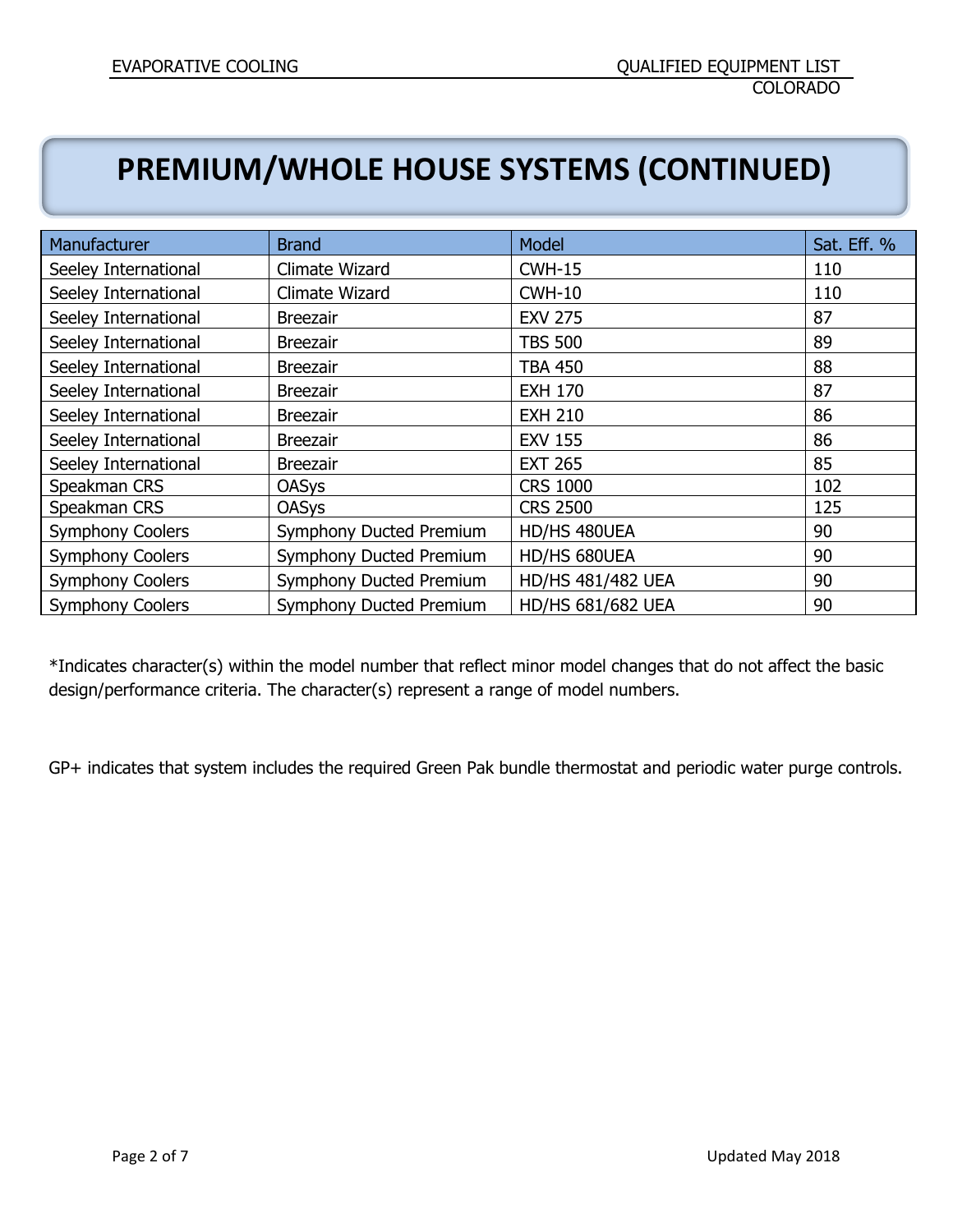### **STANDARD EQUIPMENT**

To qualify for a Standard System rebate, equipment must be new and have a minimum Industry Standard Rated (ISR) airflow of 2,500 CFM. It must be permanently installed. It can be direct or indirect, and one or two-stage evaporative cooling unit.

| Manufacturer   | <b>Brand</b>                 | Model               | <b>CFM</b> |
|----------------|------------------------------|---------------------|------------|
| <b>Bonaire</b> | Durango                      | 4000 SD/DD, 6070011 | 4000       |
| <b>Bonaire</b> | Durango                      | 5000 SD/DD, 6070011 | 5000       |
| <b>Bonaire</b> | Durango                      | 5000 SD/DD, 6070010 | 5000       |
| <b>Bonaire</b> | Durango                      | 7000 SD/DD, 6070016 | 7000       |
| <b>Bonaire</b> | Durango                      | 7000 SD/DD, 6070015 | 7000       |
| Champion       | Champion                     | 3000 DD*/SD*        | 3000       |
| Champion       | Champion                     | 4001 DD*/SD*        | 4000       |
| Champion       | Champion                     | 5000 DD*/SD*        | 5500       |
| Champion       | Champion                     | 6500 DD*/SD*        | 6500       |
| Champion       | Champion                     | WC/RWC 44           | 4000       |
| Champion       | Champion                     | WC/RWC 46           | 4500       |
| Champion       | Champion                     | WC/RWC 50           | 5000       |
| Champion       | Champion                     | <b>WCM 28</b>       | 2800       |
| Champion       | Mastercool                   | ADA/ASA/AUA 51      | 5000       |
| Champion       | Mastercool                   | ADA/ASA/AUA 71      | 7000       |
| Champion       | Mastercool                   | AD1/AD2 AS1/AS2 C51 | 5000       |
| Champion       | Mastercool                   | AD1/AD2 AS1/AS2 C71 | 7000       |
| Champion       | Mastercool                   | <b>AU1/AU2 C51</b>  | 5000       |
| Champion       | Mastercool                   | <b>AU1/AU2 C71</b>  | 7000       |
| Champion       | Mastercool                   | MCP59               | 5900       |
| Champion       | Mastercool                   | MCP44 or MCP44E     | 4000       |
| <b>Bonaire</b> | <b>Climate Tech</b>          | WEAC 628            | 5500       |
| <b>Bonaire</b> | <b>Climate Tech</b>          | 4500E               | 4500       |
| Bonaire        | <b>Climate Tech</b>          | 5900E               | 5900       |
| <b>Bonaire</b> | Everbilt                     | 6280020             | 5500       |
| <b>Bonaire</b> | Everbilt                     | 6280030             | 4500       |
| <b>Bonaire</b> | Everbilt                     | 6280035             | 5900       |
| <b>Essick</b>  | <b>Essick Excel N Series</b> | N 28 W              | 2800       |
| <b>Essick</b>  | <b>Essick Excel N Series</b> | N 30 S/W            | 3000       |
| <b>Essick</b>  | <b>Essick Excel N Series</b> | N 31 D              | 3100       |
| <b>Essick</b>  | <b>Essick Excel N Series</b> | N 37 W or RN 35 W   | 3300       |
| <b>Essick</b>  | <b>Essick Excel N Series</b> | N 40/45 S*          | 4000       |

\*Indicates character(s) within the model number that reflect minor model changes that do not affect the basic design/performance criteria. The character(s) represent a range of model numbers.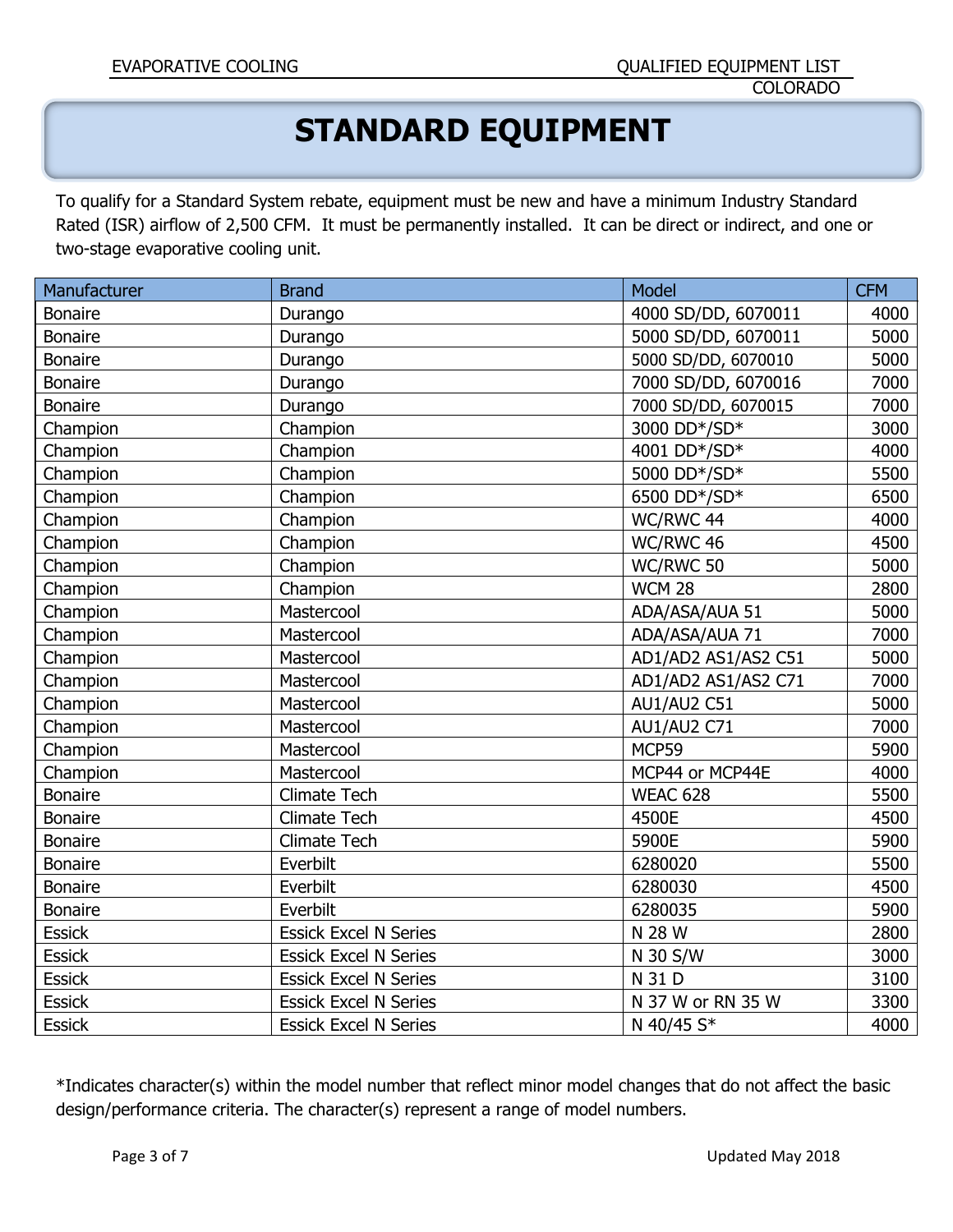# **STANDARD EQUIPMENT (CONTINUED)**

| Manufacturer  | <b>Brand</b>                  | Model                | <b>CFM</b> |
|---------------|-------------------------------|----------------------|------------|
| <b>Essick</b> | <b>Essick Excel N Series</b>  | N 43/48 D*           | 4100       |
| <b>Essick</b> | <b>Essick Excel N Series</b>  | N 44 W               | 4000       |
| <b>Essick</b> | <b>Essick Excel N Series</b>  | N 46 W               | 4200       |
| <b>Essick</b> | <b>Essick Excel N Series</b>  | N 50 W or RN 50 W    | 5000       |
| <b>Essick</b> | <b>Essick Excel N Series</b>  | N 55/65 S            | 5500       |
| <b>Essick</b> | <b>Essick Excel N Series</b>  | N 56/66 D*           | 5600       |
| Grainger      | Dayton                        | 4RNN8                | 2800       |
| Hessaire      | Hessaire                      | A38D <sup>1</sup>    | 3800       |
| Hessaire      | Hessaire                      | A38S <sup>2</sup>    | 3800       |
| Hessaire      | Hessaire                      | A48D <sup>2</sup>    | 4800       |
| Hessaire      | Hessaire                      | A48S <sup>2</sup>    | 4800       |
| Hessaire      | Hessaire                      | A68D <sup>2</sup>    | 6800       |
| Hessaire      | Hessaire                      | A68S <sup>2</sup>    | 6800       |
| Hessaire      | Hessaire                      | RM4808D <sup>2</sup> | 4800       |
| Hessaire      | Hessaire                      | RM4808S <sup>2</sup> | 4800       |
| Hessaire      | Hessaire                      | RM6808D <sup>2</sup> | 6800       |
| Hessaire      | Hessaire                      | RM6808S <sup>2</sup> | 6800       |
| Hessaire      | Hessaire                      | W2800                | 2800       |
| Hessaire      | Hessaire                      | W3800                | 3800       |
| Hessaire      | Hessaire                      | <b>W48</b>           | 4800       |
| Jenrus Corp   | FineAire                      | <b>HTSC 3.5</b>      | 3500       |
| Jenrus Corp   | FineAire                      | HTSC <sub>5</sub>    | 5000       |
| Jenrus Corp   | FineAire                      | HTSC 7               | 7000       |
| PMI           | <b>AeroCool Trophy Series</b> | <b>TD/TH 380</b>     | 3800       |
| PMI           | <b>AeroCool Trophy Series</b> | <b>TD/TH 480</b>     | 4800       |
| PMI           | <b>AeroCool Trophy Series</b> | <b>WCTD4812</b>      | 4800       |
| PMI           | <b>AeroCool Trophy Series</b> | <b>WCTH4812</b>      | 4800       |
| PMI           | <b>AeroCool Trophy Series</b> | TD/TH/TUP 680        | 6800       |
| PMI           | AeroCool Trophy Hi Efficiency | <b>HD/HH 480</b>     | 4800       |
| PMI           | AeroCool Trophy Hi Efficiency | HD/HH/HUP 680        | 6800       |
| PMI           | AeroCool Slim Wall            | <b>SWH 3000</b>      | 3000       |

\*Indicates character(s) within the model number that reflect minor model changes that do not affect the basic design/performance criteria. The character(s) represent a range of model numbers.

 $\overline{\phantom{a}}$ 

 $1$  Motor must be purchased separately for noted units only. Proof of motor purchase must accompany the invoice for the cooler purchase to qualify for the rebate.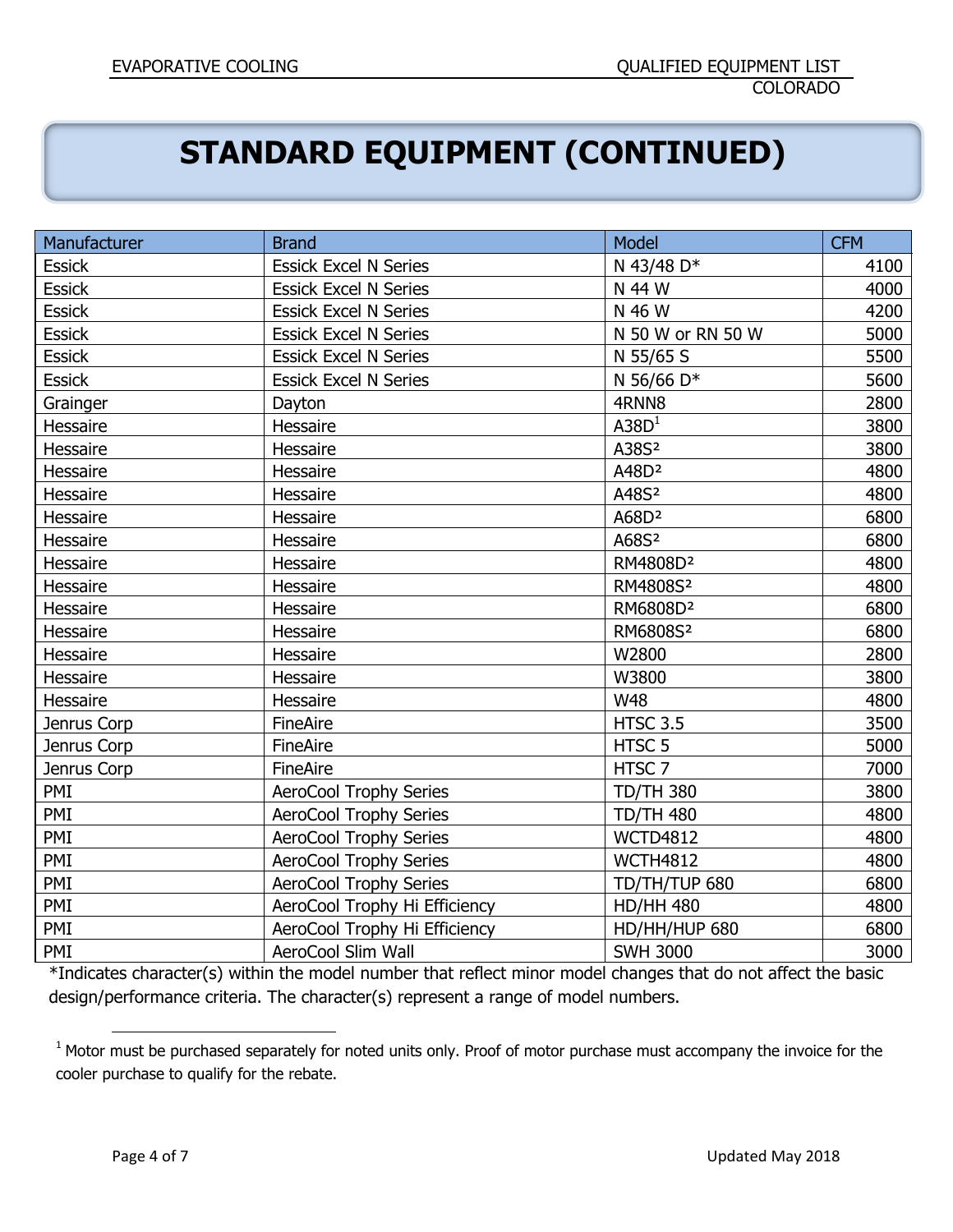## **STANDARD EQUIPMENT (CONTINUED)**

| Manufacturer         | <b>Brand</b>                     | Model             | <b>CFM</b> |
|----------------------|----------------------------------|-------------------|------------|
| PMI                  | <b>Brisa</b>                     | BD/BH/BW 30*      | 3300       |
| PMI                  | <b>Brisa</b>                     | BD/BH/BW 40*      | 4800       |
| PMI                  | <b>Brisa</b>                     | BD/BH/BW 50*      | 6800       |
| PMI                  | <b>Brisa</b>                     | <b>BW 3501</b>    | 3500       |
| PMI                  | <b>Brisa</b>                     | <b>BW 4502</b>    | 4500       |
| PMI                  | <b>Brisa</b>                     | <b>BW 5502</b>    | 4800       |
| PMI                  | <b>Brisa</b>                     | <b>RBW 5001</b>   | 4800       |
| PMI                  | <b>Brisa</b>                     | HE/WH 29          | 2800       |
| PMI                  | <b>Brisa</b>                     | UBD/BH 3*4*5* MK  | 3436       |
| PMI                  | Frigiking                        | <b>FD/FS 35*</b>  | 3300       |
| PMI                  | Frigiking                        | FD/FS $45*$       | 4800       |
| PMI                  | Frigiking                        | FD/FS $65*$       | 6800       |
| PMI                  | <b>Brisa</b>                     | <b>WCBW4000</b>   | 4000       |
| Quiet Cool           | Quiet Cool Fans                  | EC3040            | 7128       |
| Quiet Cool           | Quiet Cool Fans                  | EC4824            | 6597       |
| Seeley Int'l         | <b>Breezair</b>                  | EAD/EAS 148       | 4800       |
| Seeley Int'l         | <b>Breezair</b>                  | EAD/EAS 265       | 6500       |
| Seeley Int'l         | <b>Breezair</b>                  | EAD/EAS 385       | 8500       |
| Seeley Int'l         | <b>Breezair</b>                  | <b>EXT 155</b>    | 5500       |
| Seeley Int'l         | <b>Breezair</b>                  | <b>EXT265</b>     | 6500       |
| Seeley Int'l         | <b>Breezair</b>                  | EM145/155/265/275 | 5094       |
| Seeley Int'l         | <b>Breezair</b>                  | EX155V/275V       | 6522       |
| Seeley Int'l         | <b>Breezair</b>                  | <b>EXH170</b>     | 9996       |
| Seeley International | <b>Breezair</b>                  | WV 47             | 4800       |
| Symphony             | <b>Ducted Premium</b>            | MD/MS 480UEA      | 4500       |
| Symphony             | Ducted Premium                   | MD/MS 680UEA      | 6500       |
| Symphony             | <b>Ducted Aspen</b>              | D/S 38PUEA        | 3000       |
| Symphony             | Ducted Aspen                     | D/S 48PUEA        | 4500       |
| Symphony             | Ducted Aspen                     | D/S 68PUEA        | 6500       |
| Tradewinds           | Tradewinds Side Discharge        | <b>TS/TC 451</b>  | 4500       |
| Tradewinds           | Tradewinds Side Discharge        | <b>TS/TC 571</b>  | 6500       |
| Tradewinds           | <b>Tradewinds Side Discharge</b> | <b>TS/TC 571</b>  | 6500       |

\*Indicates character(s) within the model number that reflect minor model changes that do not affect the basic design/performance criteria. The character(s) represent a range of model numbers.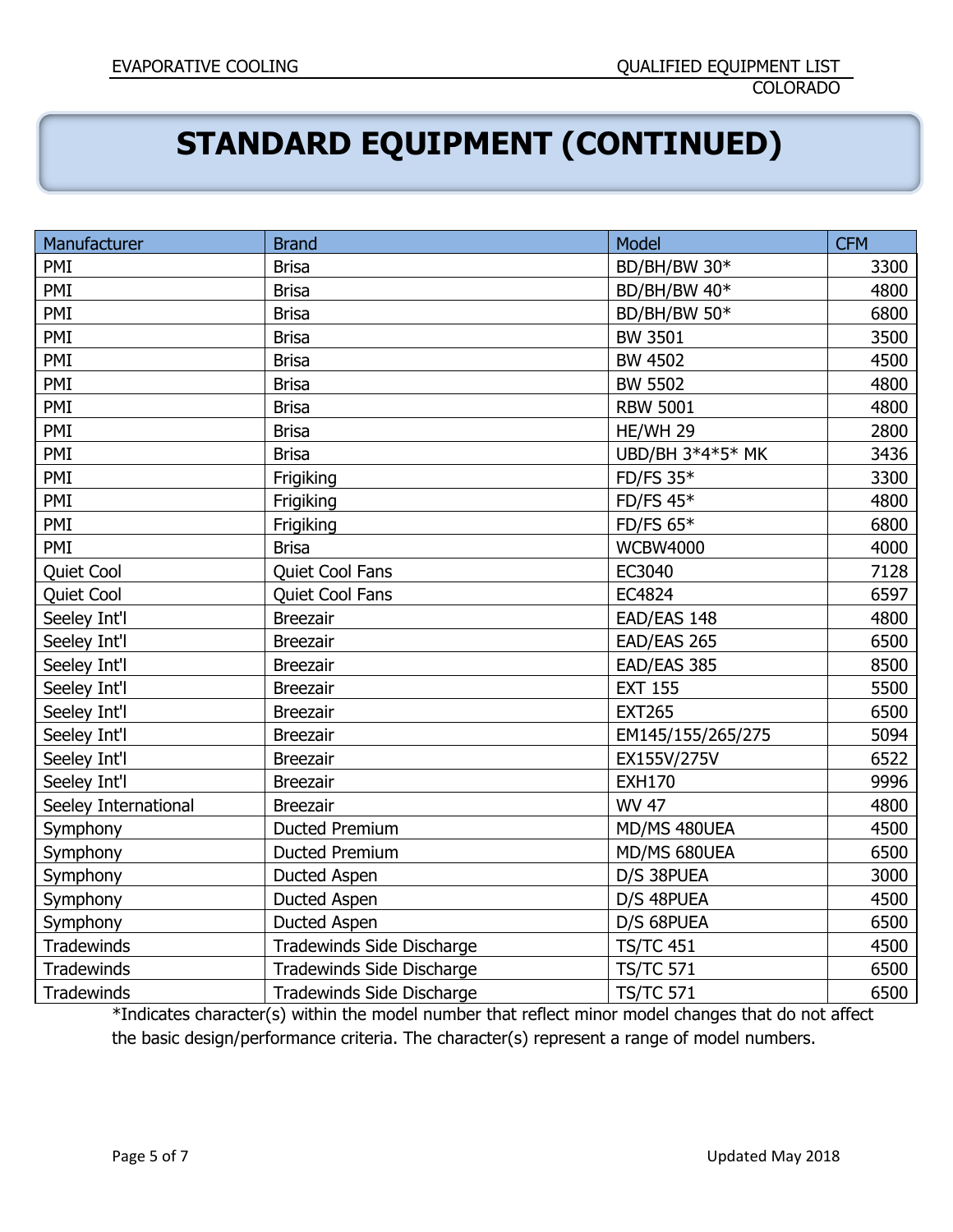# **DISCONTINUED EQUIPMENT**

These models have been discontinued by their manufacturers; however they are eligible for rebate.

| <b>Premium Level - Discontinued</b> |                           |                 |             |
|-------------------------------------|---------------------------|-----------------|-------------|
| Manufacturer                        | <b>Brand</b>              | Model           | Sat. Eff. % |
| <b>Essick Air</b>                   | <b>Champion Ultracool</b> | AD1/AD2 C5012   | 90          |
| <b>Essick Air</b>                   | <b>Champion Ultracool</b> | AD1/AD2 C7012   | 90          |
| <b>Essick Air</b>                   | <b>Champion Ultracool</b> | AS1/AS2 C5012   | 90          |
| <b>Essick Air</b>                   | <b>Champion Ultracool</b> | AS1/AS2 C7012   | 90          |
| Speakman CRS                        | <b>OASys</b>              | <b>CRS 1000</b> | 102         |
| Speakman CRS                        | <b>OASys</b>              | <b>CRS 2500</b> | 125         |

| <b>Standard Level - Discontinued</b> |                                 |                        |            |
|--------------------------------------|---------------------------------|------------------------|------------|
| Manufacturer                         | <b>Brand</b>                    | Model                  | <b>CFM</b> |
| Champion                             | Champion                        | 4101 SD                | 4100       |
| Champion                             | Champion                        | N 30 G                 | 3000       |
| Champion                             | Champion                        | <b>WC 37 or RWC 35</b> | 3300       |
| Champion                             | Champion Marquis Low Profile    | 3000/3001 RLD          | 3000       |
| Champion                             | Champion Marquis Low Profile    | 5000/5001 RLD          | 5500       |
| Champion                             | Champion Ultracool              | AD1/AD2 C50            | 5000       |
| Champion                             | Mastercool                      | ADA/ASA 35             | 3500       |
| Champion                             | Mastercool                      | MRC55W                 | 5500       |
| Champion                             | Mastercool                      | MW5500                 | 5500       |
| Champion                             | Mastercool Mirage Window Cooler | WPL44                  | 4000       |
| Champion                             | Champion Ultracool              | AD1/AD2 C70            | 7000       |
| Champion                             | Champion Ultracool              | ADA/ASA 50             | 5000       |
| Champion                             | Champion Ultracool              | ADA/ASA 70             | 7000       |
| Champion                             | Champion Ultracool              | ADA/ASA 7012           | 7000       |
| Champion                             | Champion Ultracool              | <b>AS1/AS 2C50</b>     | 5000       |
| Champion                             | Champion Ultracool              | AS1/AS 2C70            | 7000       |
| <b>Essick</b>                        | <b>Essick Excel N Series</b>    | N 35 W                 | 3300       |
| PMI                                  | Coolview                        | GMA/GMR 30             | 3500       |
| PMI                                  | Coolview                        | GMA/GMR 50             | 4800       |
| PMI                                  | Coolview                        | LGMA 50                | 4600       |
| PMI                                  | Coolview                        | GMA/GMR 30             | 3500       |
| PMI                                  | Coolview                        | GMA/GMR 50             | 4800       |
| PMI                                  | Coolview                        | LGMA 50                | 4600       |
| PMI                                  | CoolTool                        | CTV/21                 | 3000       |
| PMI                                  | Phoenix                         | <b>CPC4000</b>         | 2696       |